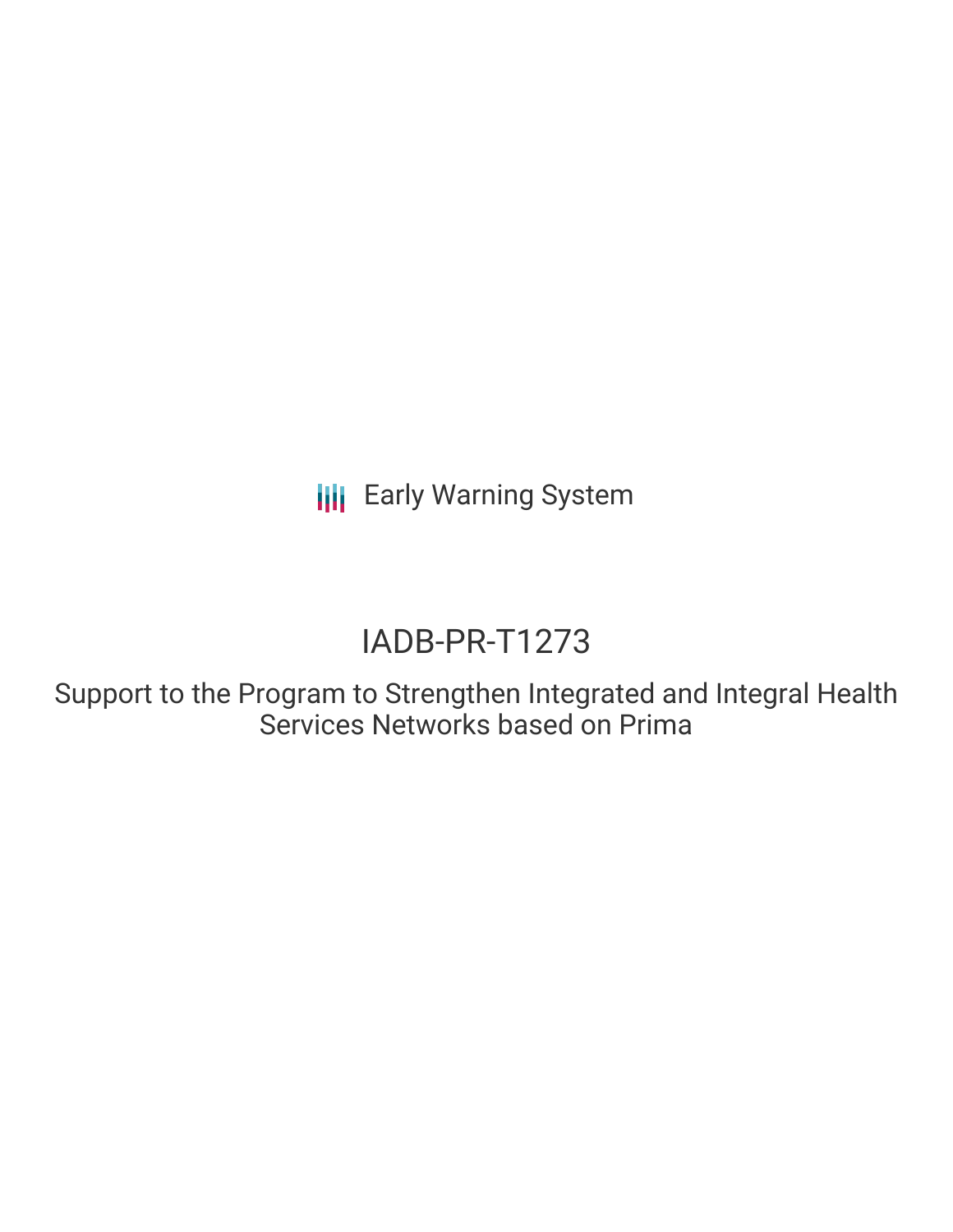

## Early Warning System

### **Quick Facts**

| <b>Countries</b>               | Paraguay                                    |
|--------------------------------|---------------------------------------------|
| <b>Financial Institutions</b>  | Inter-American Development Bank (IADB)      |
| <b>Status</b>                  | Approved                                    |
| <b>Bank Risk Rating</b>        | B                                           |
| <b>Voting Date</b>             | 2019-09-30                                  |
| <b>Borrower</b>                | Government of Paraguay                      |
| <b>Sectors</b>                 | Education and Health, Technical Cooperation |
| <b>Investment Type(s)</b>      | Grant                                       |
| <b>Investment Amount (USD)</b> | $$0.20$ million                             |
| <b>Project Cost (USD)</b>      | \$0.20 million                              |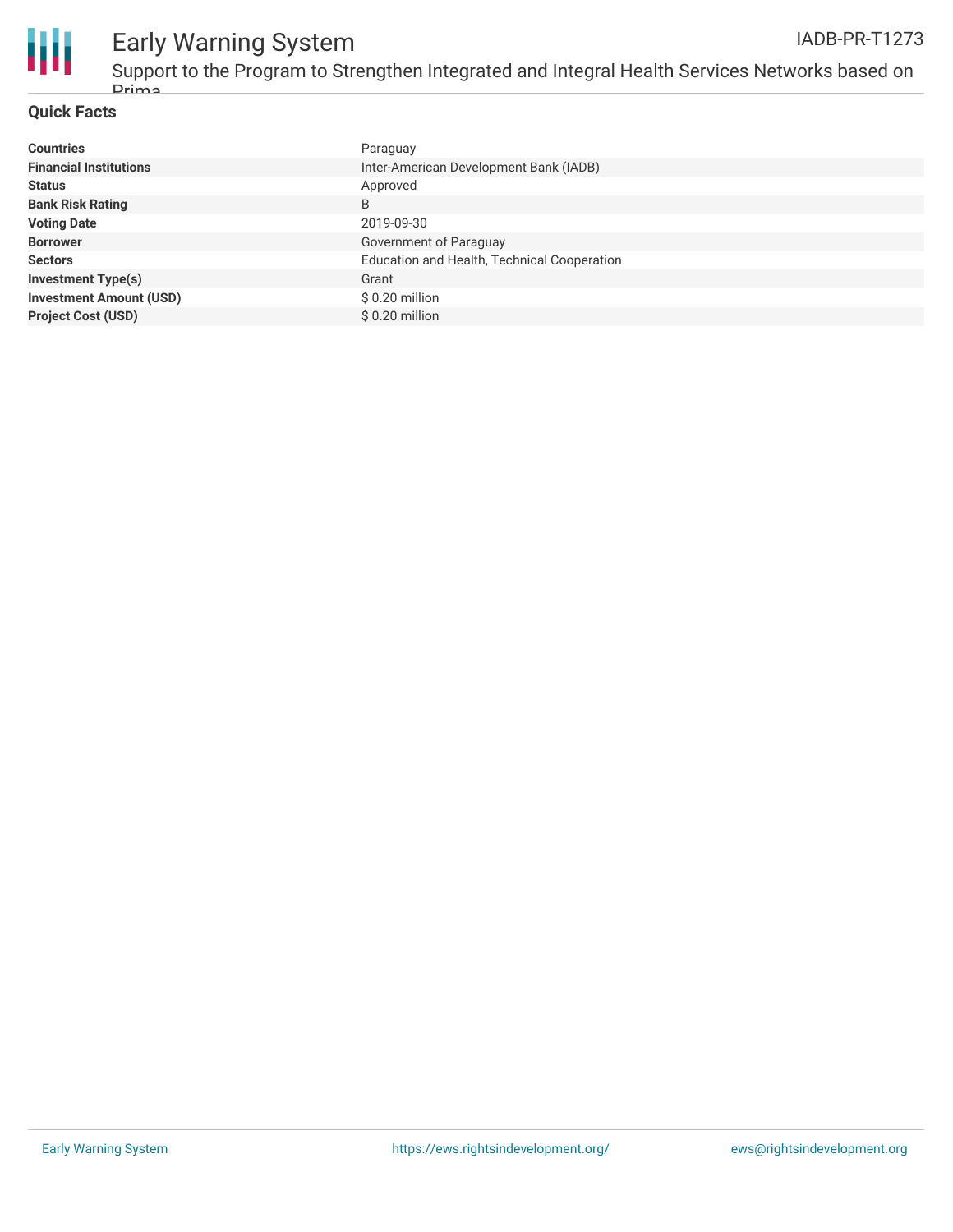

### **Project Description**

Improve health conditions through strengthening the coverage and quality of primary healthcare, and its integration to the network of health services, by supporting the preparation and execution of PR-L1167.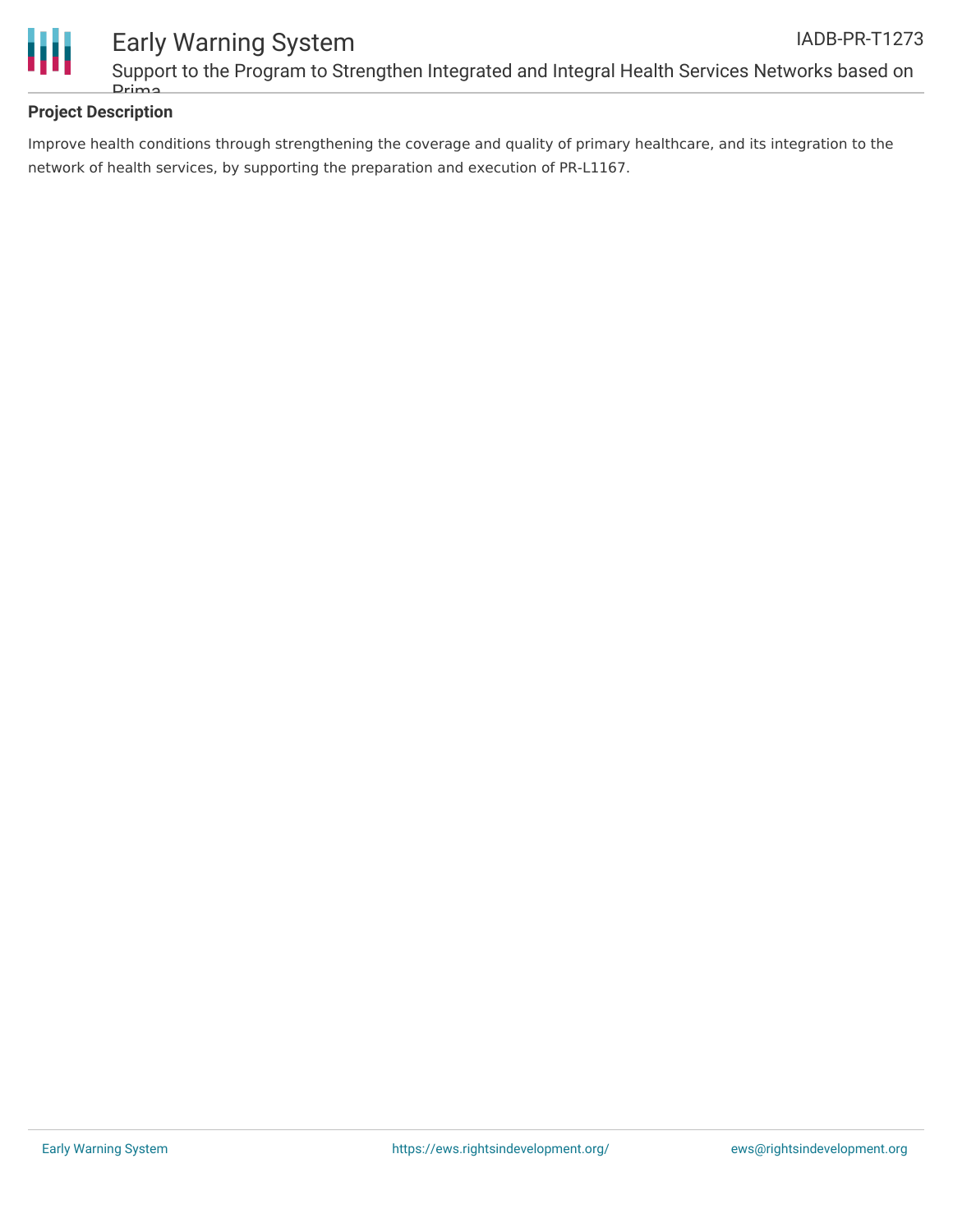

### Early Warning System

### **Investment Description**

Prima

• Inter-American Development Bank (IADB)

Ordinary Capital